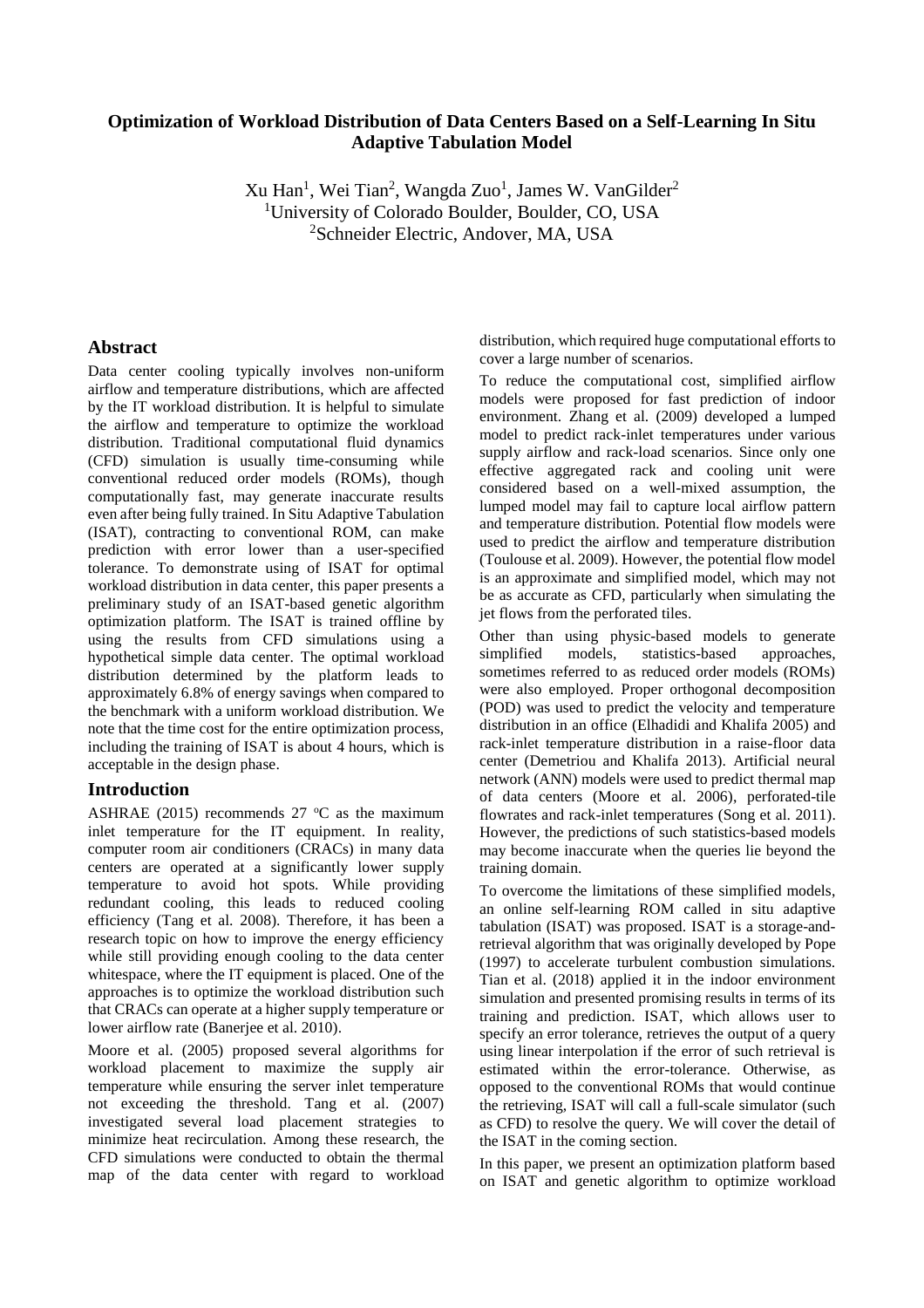distribution in a hypothetical data center. To accelerate the training of ISAT, we employ a fast fluid dynamics (FFD) model running on graphics processing unit (GPU) (Tian et al. 2017; Tian, VanGilder, Han, et al. 2019; Tian, VanGilder, Condor, et al. 2019) to simulate the airflow and temperature distributions under different workload distributions. With the optimal workload distribution determined by the platform, CRAC supply-air temperature can be increased approximately by  $0.8 \text{ °C}$ , and this leads to 6.8% cooling energy savings.

## **Methodology**

### **Introduction of ISAT and FFD**

The idea of ISAT is to dynamically establish a lookup table, based on which a new query can be quickly evaluated by local linear regressions (Pope 1997).

In both training and evaluation stages, to answer a new query, ISAT will first determine the nearest record to the query point. If a query point is within the Ellipsoid of Accuracy (EOA) of the nearest record in the ISAT table, ISAT will estimate outputs using linear approximation (*retrieve*). If the query point is outside the EOA of the nearest record, ISAT will simultaneously perform a linear approximation (*retrieve*) and a direct evaluation by calling CFD simulations to determine the outputs.

Afterwards, the error between the solutions from *retrieve* and direct evaluation will be compared. If the difference is less than the total error tolerance, a *grow* action will be executed to enlarge the current EOA of the record to include the query point; Otherwise, an *add* action will be performed to store the query point and its related data as a new record in the ISAT table. The detailed description of the workflow of the ISAT algorithm can be found in (Tian et al. 2018).

To accelerate the training process, we employ FFD running on graphics processing unit to perform the airflow and thermal simulation. FFD is a faster alternative to traditional CFD. FFD solves the same governing equations as CFD does, but employs a different solving technique. FFD was reported to be 50 times faster than CFD and an additional factor of 30-1000 times speedup can be achieved using parallel computing (Zuo and Chen 2010; Tian et al. 2017). Tian, VanGilder, Han, et al. (2019) adopted FFD to simulate data center airflow and found that FFD could achieve comparable accuracy to CFD with the potential of significantly reduced solution time. The readers may refer to (Zuo and Chen 2009; Tian, VanGilder, Han, et al. 2019) for detailed description of FFD.

#### **Optimization platform based on ISAT-FFD**

The idea of ISAT-FFD is that the prediction can be retrieved based on an existing data record if the estimated error is within a pre-defined tolerance. Otherwise, the prediction will be obtained by calling FFD to conduct an airflow and thermal simulation. We have conducted some preliminary studies to evaluate using of ISAT-FFD for indoor airflow simulations (Tian et al. 2018).



*Figure 1: Framework of the ISAT-based genetic algorithm (GA) optimization platform*

In this study, the optimization is performed based on ISAT after it is fully trained offline using FFD simulations. As shown in Figure 1, an optimization platform that links ISAT-FFD with genetic algorithm (Mitchell 1998) is developed to automate the whole process from training/evaluation of ISAT to genetic algorithm optimization.

The conventional airflow optimization evaluates the fitness function (also called objective function, which may be, for example, best thermal comfort) by directly performing airflow simulations (e.g. CFD or FFD) to predict the indoor velocity and temperature distribution and then calculate the predicted mean vote (PMV) to evaluate the thermal comfort. Different from conventional method, the idea of this optimization platform is that we first train a reduced order model ISAT by a series of data set extracted from airflow simulations. For example, we may use a series of data set including the boundary conditions (as inputs) and the corresponding average velocity and temperature at the occupant zone (as outputs) to train the ISAT and store data in a database. Then the ISAT should be able to predict the average velocity and temperature at the occupant zone for a new boundary condition based on existing neighboring points in the database.

After the training finishes, the genetic algorithm is called to perform optimization as shown in Figure 1. The genetic algorithm first generates a series of candidate solutions (*initial population*), which are then evaluated and sorted with fitness function predicted by ISAT. Through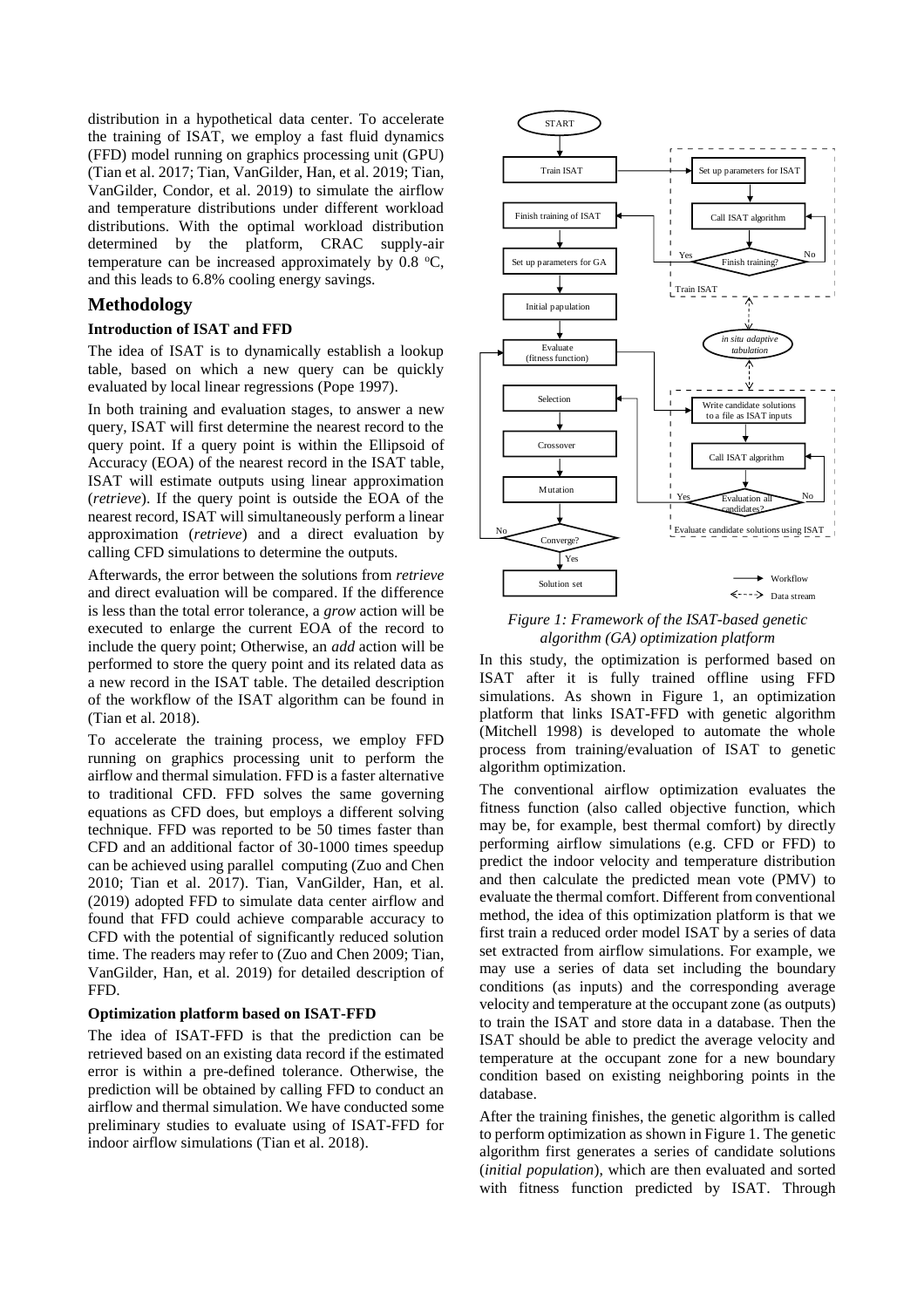*selection*, *crossover* and *mutation*, better solutions will be inherited to the next generation with a higher probability. After iterations of the above procedure until the genetic algorithm is converged, the optimal solution will be exported. The advantage of this platform is that a fullytrained ISAT should be able to evaluate the performance of candidate solutions using the *retrieve* action (linear regression) for most cases, which is much faster than full airflow simulations.

## **Case Study**

In the data center airflow management area, the rack-inlet temperature is a critical parameter to evaluate the cooling performance, which can be influenced by multiple factors, such as, CRAC supply air temperature, and airflow pattern near the racks (which may lead to mixture of hot air with cool air). The maximum rack-inlet temperature should not exceed  $27 \text{ °C}$  per ASHRAE specs (ASHRAE 2015). As a result, if the maximum rack-inlet temperature is raised due to local hot spots caused by mixture of hot air with cold air in front of the racks, the cooling system has to lower supply air temperature or increase supply flowrate, which leads to a lower efficiency of the cooling system.

The workload distribution, which this paper is focusing on, has significant effect on the airflow pattern near the racks and further influences the rack-inlet temperature. Therefore, we could eliminate the hot spots by optimizing workload distribution and increase the supply air temperature to improve the cooling.

## **FFD Modeling of the hypothetical data center**

The whitespace (data center room where the IT equipment is placed) is 6.7m, 5.5m, 3.7m in length, width, and height, respectively. The total whitespace floor area of the reference data center is  $36.8 \text{ m}^2 (396 \text{ ft}^2)$ and the layout is shown in [Figure 2.](#page-2-0) The data center includes 10 racks with a total power of 60 kW. CRAC pumps cool airflow to the raised-floor plenum, and the supply airflows is distributed to the inlet of racks through 10 25%-open-area perforated tiles. The cool airflow is then drawn into the racks, heated, and extracted from hot aisles back to the CRAC directly through the room without a ceiling plenum. We note that this hypothetical data center is proposed to reflect a typical data-center layout.

The total workload is evenly distributed over 10 racks in the benchmark. The IT airflow is estimated as rack power multiplying by  $212 \text{ m}^3/\text{h/kW}$  (125 cfm/kW). The total supply airflow rate is  $12,750$  m<sup>3</sup>/h, which leads to an airratio of 1.

For modeling simplicity/convenience, we made the following simplifications. First, only whitespace is modeled, and the underfloor plenum is excluded. Since all the perforated tiles in this case are 25% open-area-ratio, to model the whitespace and under-floor plenum in a detached way is justifiable, as the airflows in the two spaces are fairly separated (Tian, VanGilder, Han, et al.

2019). Second, we employed a black-box rack model and therefore workload is shifted from rack-rack (as opposed to IT-to-IT). For the detailed description of the rack model, refer to literature (Tian, VanGilder, Condor, et al. 2019).



<span id="page-2-0"></span>*Figure 2: Plan view of the hypothetical simple data center*

#### **Settings for FFD Simulations**

As recommended by VanGilder and Zhang (2008), FFD simulation adopted an uniform 6 inches (0.15 m) grid, resulting into a total of 38,016 cells. Since FFD simulation is inherently transient; we use a time step size of 0.1 s and simulation time of 200 s, which is adequately long to reach steady-state conditions. FFD employs a zeroequation turbulence model (Dhoot et al. 2016). The FFD simulation was performed on a workstation with 4 Intel(R) Xeon(R) E5-1603 CPUs and an AMD FirePro W8100 GPU and the results of initial tests showed that the time cost of a FFD simulation is about 61 s.

#### **Training of ISAT-FFD**

From sensitivity analysis, we found that the IT power of the racks located at the ends of the rows have relatively larger influence on the overall maximum rack-inlet temperature. We assume that the powers of *Rack-1* and *Rack-6* are always the same (represented by *Input 1*) and the powers of *Rack-5* and *Rack-10* are always the same (represented by *Input 2*). For other racks, we assume that the remaining IT power is uniformly distributed over the 6 racks in the middle of the rows.

<span id="page-2-1"></span>

|  |                    | Table 1: Results of training ISAT-FFD models for the |  |
|--|--------------------|------------------------------------------------------|--|
|  | <i>three cases</i> |                                                      |  |

| <b>Items</b> \Cases | Case 1-1 | Case $1-2$ | Case $1-3$ |
|---------------------|----------|------------|------------|
| No. of Queries      | 255,497  | 15,630     | 4,190      |
| No. of Retrieve     | 253,673  | 15,433     | 4,103      |
| No. of <i>Grow</i>  | 1,542    | 160        | 63         |
| No. of Add          | 282      | 37         | 24         |
| Training Time (hr.) | 34.7     | 3.8        | 1.8        |

We proposed three cases with predefined total error tolerances: 0.2 °C, 0.4 °C, and 0.6 °C for *Case 1-1*, *1-2*, and *1-3*, respectively. The two inputs range from 1.0 kW to 10.0 kW. The output is the maximum rack-inlet temperature of the 10 racks. The results of the three cases are shown in [Table 1](#page-2-1)*[Table 1](#page-2-1)*. In *Case 1-1*, the total number of queries used in the training is 255,497, in which 99.3% are *retrieve* actions, 0.6% are *grow* actions and 0.1% are *add* actions. In *Case 1-2* and *Case 1-3*, the total numbers of queries drastically dropped to 15,630 and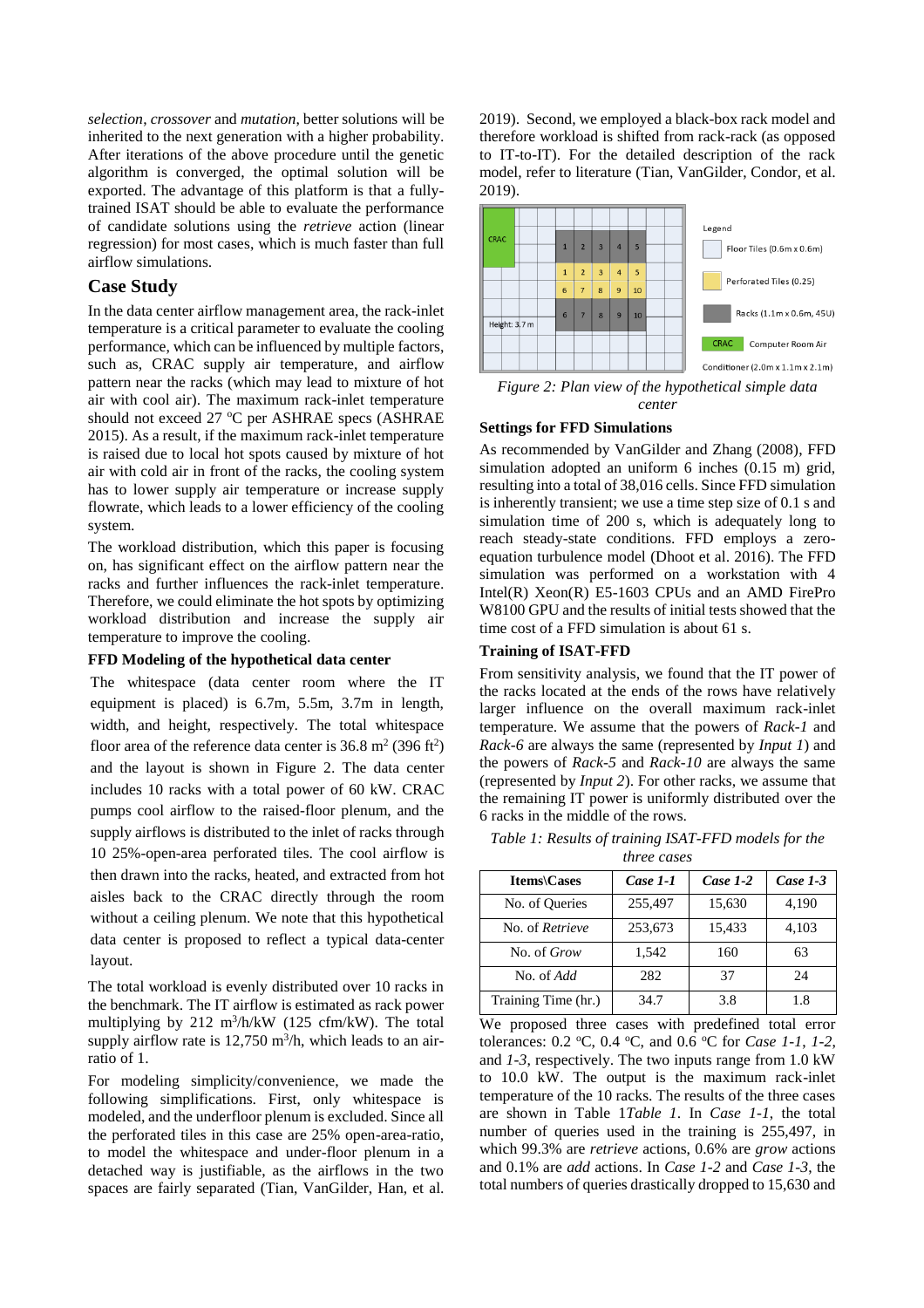4,190. Consequently, the numbers of the *retrieve*, *grow* and *add* actions are also significantly decreased. As a result, the training process takes 34.7 hours for *Case 1-1*, and only 3.8 hours and 1.8 hours for *Case 1-2* and *Case 1-3*.



<span id="page-3-0"></span>*Figure 3: Error distributions of evaluation points for the three cases*

After the training was completed, we evaluated the accuracy of the ISAT table using 50 randomly-generated data points (the same 50 data points for each case) and correlated the prediction accuracy with the user-defined total tolerance in the training. As shown in [Figure 3,](#page-3-0) the errors of ISAT predictions for the evaluated points are generally within 0.2 °C, 0.45 °C and 0.85 °C for *Case 1*-*1*, *Case 1-2* and *Case 1-3*, respectively. Moreover, 75% of the predictions of the queries are within 0.12  $\mathrm{^{\circ}C}$ , 0.25  $\mathrm{^{\circ}C}$ and  $0.45 \,^{\circ}\text{C}$  for the three cases, respectively. Generally, we conclude that the ISAT prediction error is at the same order of the total error tolerance specified at training stage. To achieve a balance between prediction accuracy and training cost, we think that  $0.4 \degree C$  is a proper error tolerance for this specific case.

#### **Optimization of Workload Distribution**

The optimization of the rack workload distribution was performed based on the trained ISAT. Here we note that although we chose 0.4 °C error tolerance in *Case 1-2* for training of ISAT, we also include the optimization results based on *Case 1-1* and *1-3* for comparison.

We set in GA the population size to be 30 and the number of generations to be 100. The *crossover* and *mutation* probabilities are set to be 0.6 and 0.1, respectively. The fitness function of the optimization study is to minimize the maximum rack-inlet temperature when the total supply flow rate of the CRAC remains unchanged.

The optimization results are shown in [Table 2.](#page-3-1) Generally, the three cases obtain similar optimal solutions. The optimal values of *Input 1* and *Input 2* are in the range of about 1.0-1.3 kW and 9.6-9.9 kW, respectively. The maximum rack-inlet temperatures with optimal workload distributions are  $15.4 \text{ °C}$  from ISAT predictions for the three cases. To evaluate the accuracy of the ISAT-based optimization, we performed a FFD-based optimization. The results show that there is only  $0.1 \degree C$  difference

between the ISAT predictions and the results from FFD simulations for the three cases.

*Table 2: Optimization results of the three cases*

<span id="page-3-1"></span>

| <b>Items</b> \Cases                    | Case 1-1                                          | Case $1-2$ | Case $1-3$ |
|----------------------------------------|---------------------------------------------------|------------|------------|
| <b>Fitness</b><br><b>Function</b>      | Minimize <i>maximum</i> rack-inlet<br>temperature |            |            |
| <i>Input 1</i> (kW)                    | 1.22                                              | 1.01       | 1.27       |
| <i>Input</i> $2$ (kW)                  | 9.57                                              | 9.9        | 9.88       |
| <b>ISAT Output</b><br>$(^{\circ}C)$    | 15.4                                              | 15.4       | 15.4       |
| Direct FFD<br>Simulation $(^{\circ}C)$ | 15.5                                              | 15.5       | 15.5       |

[Figure 4](#page-3-2) compares the time costs for performing optimization in different cases. The time cost of FFDbased optimization *(FFD-GA)*, which directly calls FFD simulations to perform optimization, is roughly estimated by the time cost of each FFD simulation (61s) and the total number of FFD calls (3000) during the optimization. *Case 1-1*, *Case 1-2*, and *Case 1-3*, which first train ISAT using FFD and then perform optimization by calling ISAT, take only 69.1%, 7.7% and 7.1% of the time of the FFD-GA.



<span id="page-3-2"></span>*Figure 4: Comparison of time costs for FFD-based optimization (FFD-GA) and ISAT-based optimization (Case 1-1, Case 1-2 and Case 1-3)*

#### **Evaluation of Energy-Saving Potential**

The CRAC supply air temperature can be scaled up until the rack-inlet temperature reaches maximum threshold recommended by ASHRAE to improve cooling efficiency. In the present case, the maximum rack-inlet temperature is decreased by  $0.8 \degree C$  from the benchmark by optimizing workload. Therefore, the supply air temperature of CRACs can be raised from 20.7  $\degree$ C to 21.5 <sup>o</sup>C. Based on the empirical formula describe in (Moore et al. 2005), the coefficient of performance (COP) is estimated to be increased from 3.39 to 3.63, which results in an energy saving of 1.1 kW. The cooling energy saving percentage is estimated to be 6.8% by optimizing workload distribution compared to the benchmark with a uniform workload distribution.

#### **Conclusion**

This paper proposes an optimization platform that integrates ISAT with a global optimization engine to seek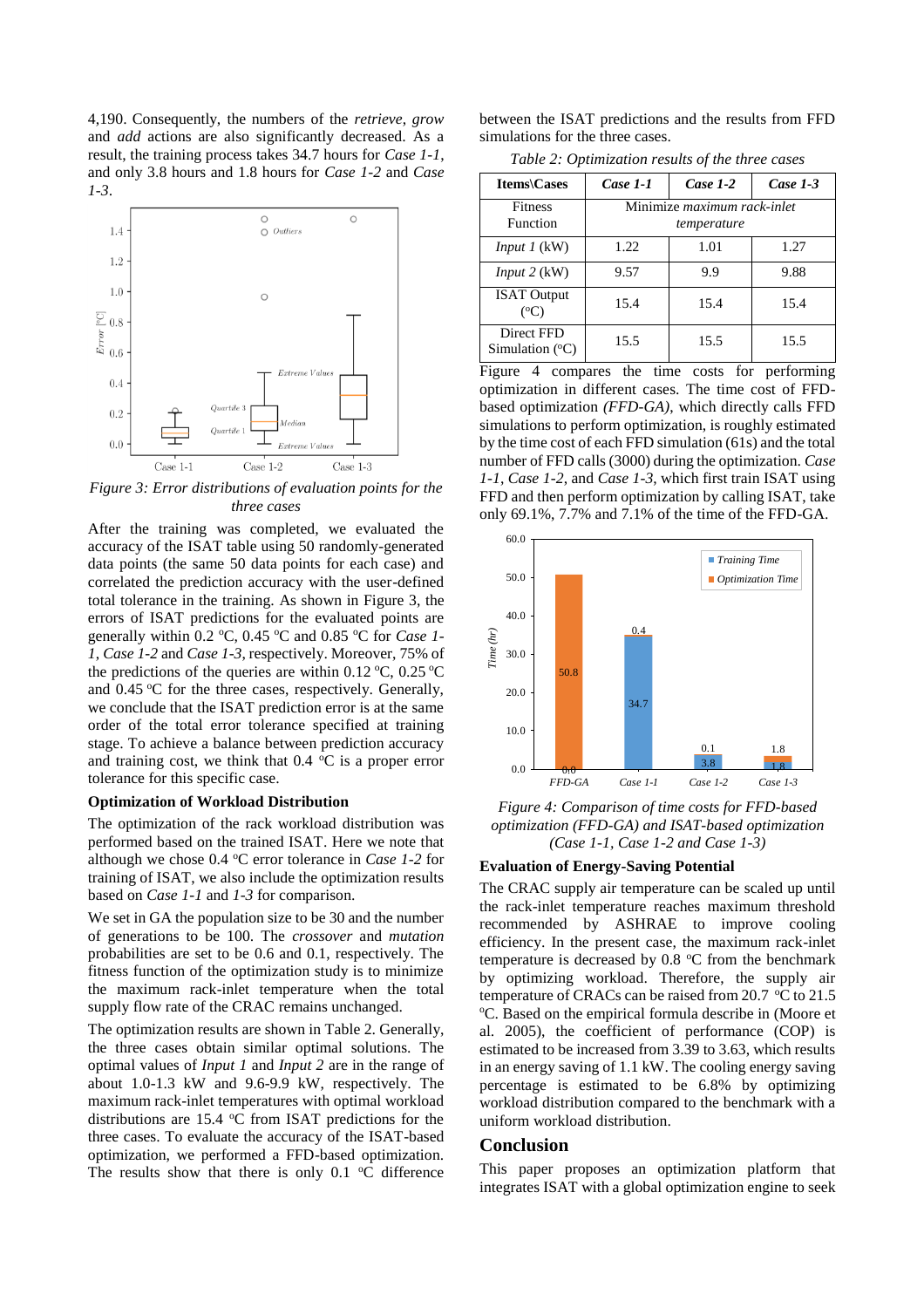the optimal IT workload distribution. The platform is demonstrated using a hypothetical data center, in which ISAT is trained by using FFD simulations. With an error tolerance of  $0.4 \text{ °C}$ , the training cost of ISAT is approximately 3.8 hours and the optimization takes an additional 0.1 hours. Compared to the benchmark having a uniform workload distribution over racks, the optimal workload distribution results into an increase of supply air temperature by  $0.8 \text{ °C}$ , and this is estimated to save  $6.8\%$ of cooling energy. In the future, we can further this study by exploring advanced ISAT training method to reduce training time cost and perform more case studies using real data center layouts.

## **Acknowledgement**

This research is based upon work supported by the U.S. Department of Energy's Office of Energy Efficiency and Renewable Energy (EERE) under the Award Number DE-0007688. This work emerged from the IBPSA Project 1, an international project conducted under the umbrella of the International Building Performance Simulation Association (IBPSA). Project 1 will develop and demonstrate a BIM/GIS and Modelica Framework for building and community energy system design and operation.

## **Disclaimer**

This paper was prepared as an account of work sponsored by an agency of the United States Government. Neither the United States Government nor any agency thereof, nor any of their employees, makes any warranty, express or implied, or assumes any legal liability or responsibility for the accuracy, completeness, or usefulness of any information, apparatus, product, or process disclosed, or represents that its use would not infringe privately owned rights. Reference herein to any specific commercial product, process, or service by trade name, trademark, manufacturer, or otherwise does not necessarily constitute or imply its endorsement, recommendation, or favoring by the United States Government or any agency thereof. The views and opinions of authors expressed herein do not necessarily state or reflect those of the United States Government or any agency thereof.

## **References**

- ASHRAE. 2015. *Thermal Guidelines for Data Processing Environments*. Fourth Edition ed.
- Banerjee, A., T. Mukherjee, G. Varsamopoulos, and S. K. Gupta. 2010. Cooling-Aware and Thermal-Aware Workload Placement for Green Hpc Data Centers. *Proceedings of the Green Computing Conference, 2010 International*.
- Demetriou, D. W., and H. E. Khalifa. 2013. Thermally Aware, Energy-Based Load Placement in Open-Aisle, Air-Cooled Data Centers. *Journal of Electronic Packaging,* 135 (3):030906.
- Dhoot, P., J. W. VanGilder, Z. Pardey, and C. M. Healey. 2016. "Zero-Equation Turbulence Models for Large Electrical and Electronics Enclosure Applications." In.: Schneider Eletric.
- Elhadidi, B., and H. E. Khalifa. 2005. Application of Proper Orthogonal Decomposition to Indoor Airflows. *Ashrae Transactions,* 111 (1).
- Mitchell, M. 1998. *An Introduction to Genetic Algorithms*: MIT press.
- Moore, J., J. S. Chase, and P. Ranganathan. 2006. Weatherman: Automated, Online and Predictive Thermal Mapping and Management for Data Centers. *Proceedings of the 2006 IEEE International Conference on Autonomic Computing*.
- Moore, J. D., J. S. Chase, P. Ranganathan, and R. K. Sharma. 2005. Making Scheduling" Cool": Temperature-Aware Workload Placement in Data Centers. *Proceedings of the USENIX annual technical conference, General Track*.
- Pope, S. B. 1997. Computationally Efficient Implementation of Combustion Chemistry Using in Situ Adaptive Tabulation.
- Song, Z., B. T. Murray, and B. Sammakia. 2011. Multivariate Prediction of Airflow and Temperature Distributions Using Artificial Neural Networks. *Proceedings of the ASME 2011 Pacific Rim Technical Conference and Exhibition on Packaging and Integration of Electronic and Photonic Systems*.
- Tang, Q., S. K. Gupta, and G. Varsamopoulos. 2007. Thermal-Aware Task Scheduling for Data Centers through Minimizing Heat Recirculation. *Proceedings of the Cluster Computing, 2007 IEEE International Conference on*.
- Tang, Q., S. K. S. Gupta, and G. Varsamopoulos. 2008. Energy-Efficient Thermal-Aware Task Scheduling for Homogeneous High-Performance Computing Data Centers: A Cyber-Physical Approach. *IEEE Transactions on Parallel and Distributed Systems,* 19 (11):1458-72.
- Tian, W., T. A. Sevilla, D. Li, W. Zuo, and M. Wetter. 2018. Fast and Self-Learning Indoor Airflow Simulation Based on in Situ Adaptive Tabulation. *Journal of Building Performance Simulation,* 11 (1):99-112.
- Tian, W., T. A. Sevilla, and W. Zuo. 2017. A Systematic Evaluation of Accelerating Indoor Airflow Simulations Using Cross-Platform Parallel Computing. *Journal of Building Performance Simulation,* 10 (3):243-55.
- Tian, W., J. W. VanGilder, M. Condor, X. Han, and W. Zuo. 2019. "An Accurate Fast Fluid Dynamics Model for Data Center Applications." In *IEEE ITherm Conference*. Las Vegas, NV.
- Tian, W., J. W. VanGilder, X. Han, C. M. Healey, M. Condor, and W. Zuo. 2019. "Fast Fluid Dynamics Modeling of Data-Center Floor Plenums." In *2019 ASHRAE Winter Conference*. Atlanta, GA.
- Toulouse, M. M., G. Doljac, V. P. Carey, and C. Bash. 2009. Exploration of a Potential-Flow-Based